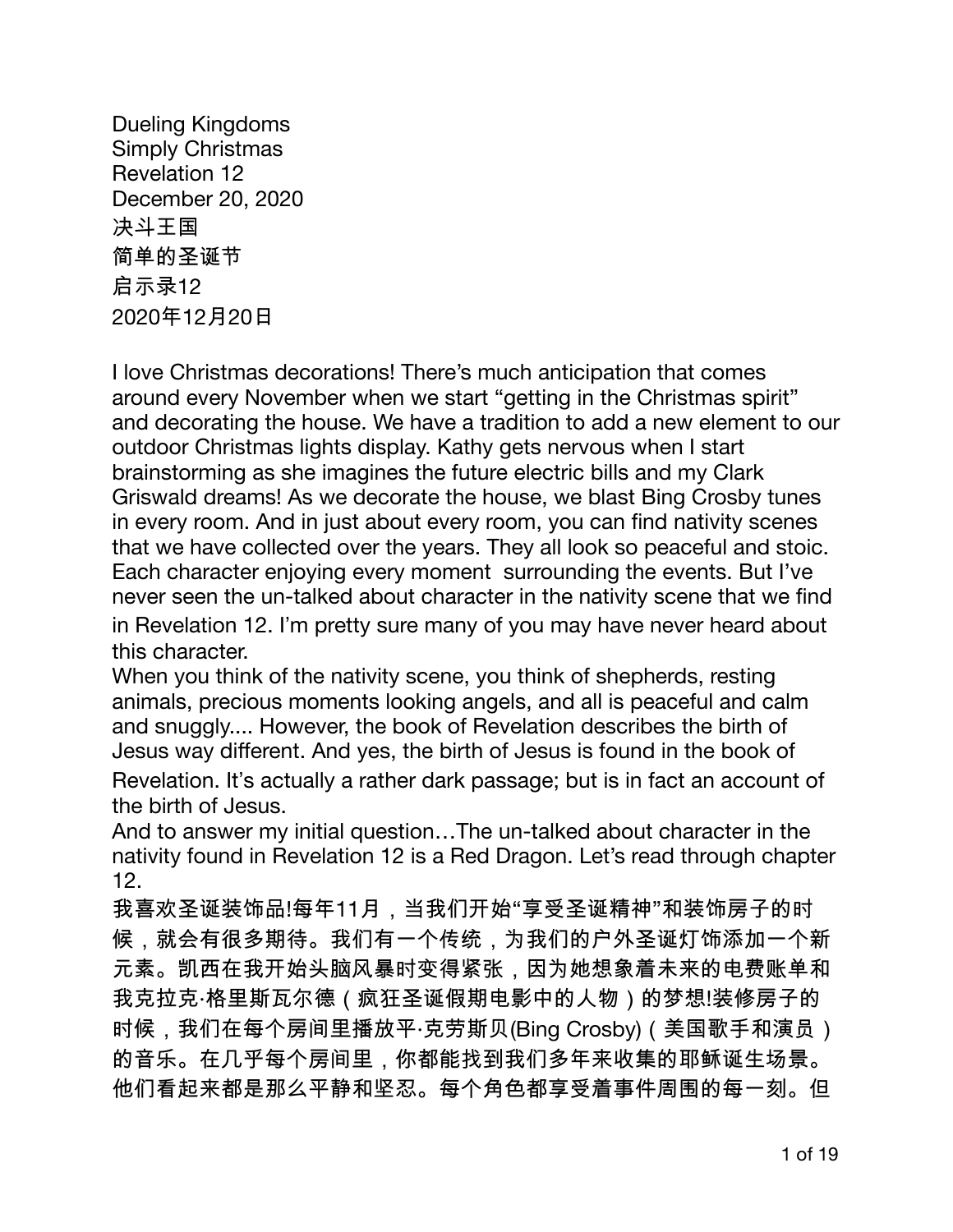我从来没有在《启示录》第12章的耶稣诞生场景中看到过那个没被提及的角 色。我很确定你们很多人可能从来没有听说过这个角色。

当你想到耶稣诞生的场景时,你会想到牧羊人,休息的动物,看起来像天使 的珍贵时刻,一切都是和平、平静和舒适的....然而,《启示录》对耶稣诞生 的描述却有所不同。是的,耶稣的诞生在《启示录》中。这实际上是一个相 当黑暗的通道:但实际上是关于耶稣诞生的记述。

回答我最初的问题,《启示录》第12章中没有提到的耶稣诞生的角色是一条 红龙。让我们把第十二章通读一遍。

And a great sign appeared in heaven: a woman clothed with the sun, with the moon under her feet, and on her head a crown of twelve stars. 2 She was pregnant and was crying out in birth pains and the agony of giving birth. 3 And another sign appeared in heaven: behold, a great red dragon, with seven heads and ten horns, and on his heads seven diadems. 4 His tail swept down a third of the stars of heaven and cast them to the earth. And the dragon stood before the woman who was about to give birth, so that when she bore her child he might devour it. 5 She gave birth to a male child, one who is to rule all the nations with a rod of iron, but her child was caught up to God and to his throne, 6 and the woman fled into the wilderness, where she has a place prepared by God, in which she is to be nourished for 1,260 days.

7 Now war arose in heaven, Michael and his angels fighting against the dragon. And the dragon and his angels fought back, 8 but he was defeated, and there was no longer any place for them in heaven. 9 And the great dragon was thrown down, that ancient serpent, who is called the devil and Satan, the deceiver of the whole world—he was thrown down to the earth, and his angels were thrown down with him. 10 And I heard a loud voice in heaven, saying, "Now the salvation and the power and the kingdom of our God and the authority of his Christ have come, for the accuser of our brothers has been thrown down, who accuses them day and night before our God. 11 And they have conquered him by the blood of the Lamb and by the word of their testimony, for they loved not their lives even unto death. 12 Therefore, rejoice, O heavens and you who dwell in them! But woe to you, O earth and sea, for the devil has come down to you in great wrath, because he knows that his time is short!" 13 And when the dragon saw that he had been thrown down to the earth, he pursued the woman who had given birth to the male child. 14 But the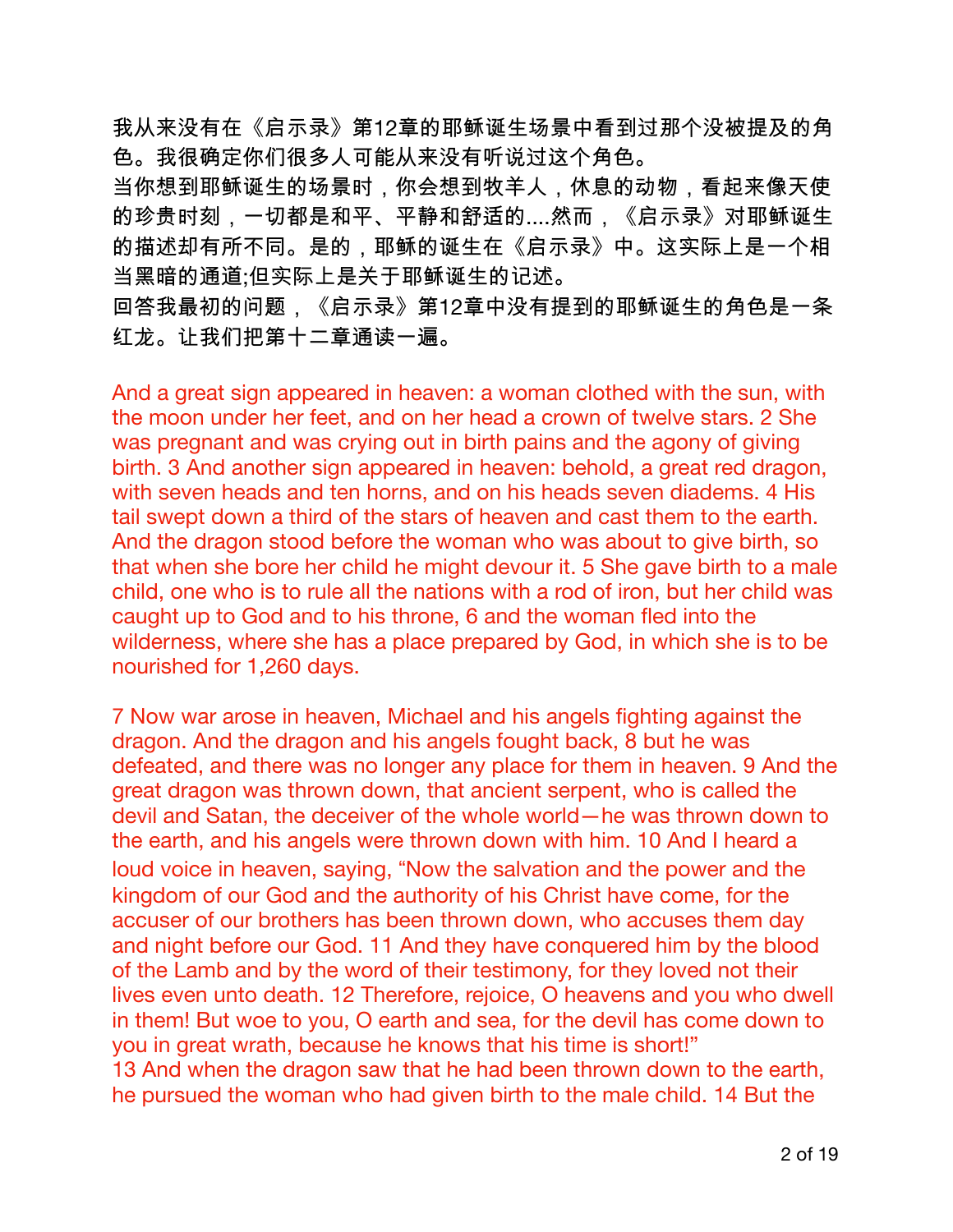woman was given the two wings of the great eagle so that she might fly from the serpent into the wilderness, to the place where she is to be nourished for a time, and times, and half a time. 15 The serpent poured water like a river out of his mouth after the woman, to sweep her away with a flood. 16 But the earth came to the help of the woman, and the earth opened its mouth and swallowed the river that the dragon had poured from his mouth. 17 Then the dragon became furious with the woman and went off to make war on the rest of her offspring, on those who keep the commandments of God and hold to the testimony of Jesus. And he stood on the sand of the sea.

Although this passage is really deep and dark, bear with me... there is great news for us here.... First, we see the reality of dealing kingdoms, and that first

12:1 天上现出大异象来:有一个妇人,身披日头,脚踏月后,头戴十二星的 冠冕。2 她怀了孕,在生产的艰难中疼痛呼叫。3 天上又现出异象来:有一 条大红龙,七头十角,七头上戴着七个冠冕。4 它的尾巴拖拉着天上星辰的 三分之一,摔在地上。龙就站在那将要生产的妇人面前,等她生产之后,要 吞吃她的孩子。5 妇人生了一个男孩子,是将来要用铁杖辖管万国的 (注: "辖管"原文作"牧");她的孩子被提到 神宝座那里去了。6 妇人就逃到旷 野,在那里有 神给她预备的地方,使她被养活一千二百六十天。 7 在天上就有了争战。米迦勒同他的使者与龙争战,龙也同它的使者去争 战,8 并没有得胜,天上再没有它们的地方。9 大龙就是那古蛇,名叫魔 鬼,又叫撒但,是迷惑普天下的。它被摔在地上,它的使者也一同被摔下 夫。

10 我听见在天上有大声音说:"我 神的救恩、能力、国度,并他基督的权 柄,现在都来到了,因为那在我们 神面前昼夜控告我们弟兄的,已经被摔 下去了。11 弟兄胜过它,是因羔羊的血和自己所见证的道。他们虽至于死, 也不爱惜性命。12 所以诸天和住在其中的,你们都快乐吧!只是地与海有祸 了,因为魔鬼知道自己的时候不多,就气忿忿地下到你们那里去了。" 13 龙见自己被摔在地上,就逼迫那生男孩子的妇人。14 于是有大鹰的两个 翅膀赐给妇人,叫她能飞到旷野,到自己的地方躲避那蛇;她在那里被养活 一载二载半载。15 蛇就在妇人身后,从口中吐出水来,像河一样,要将妇人 冲去。16 地却帮助妇人,开口吞了从龙口吐出来的水(注:原文作"河")。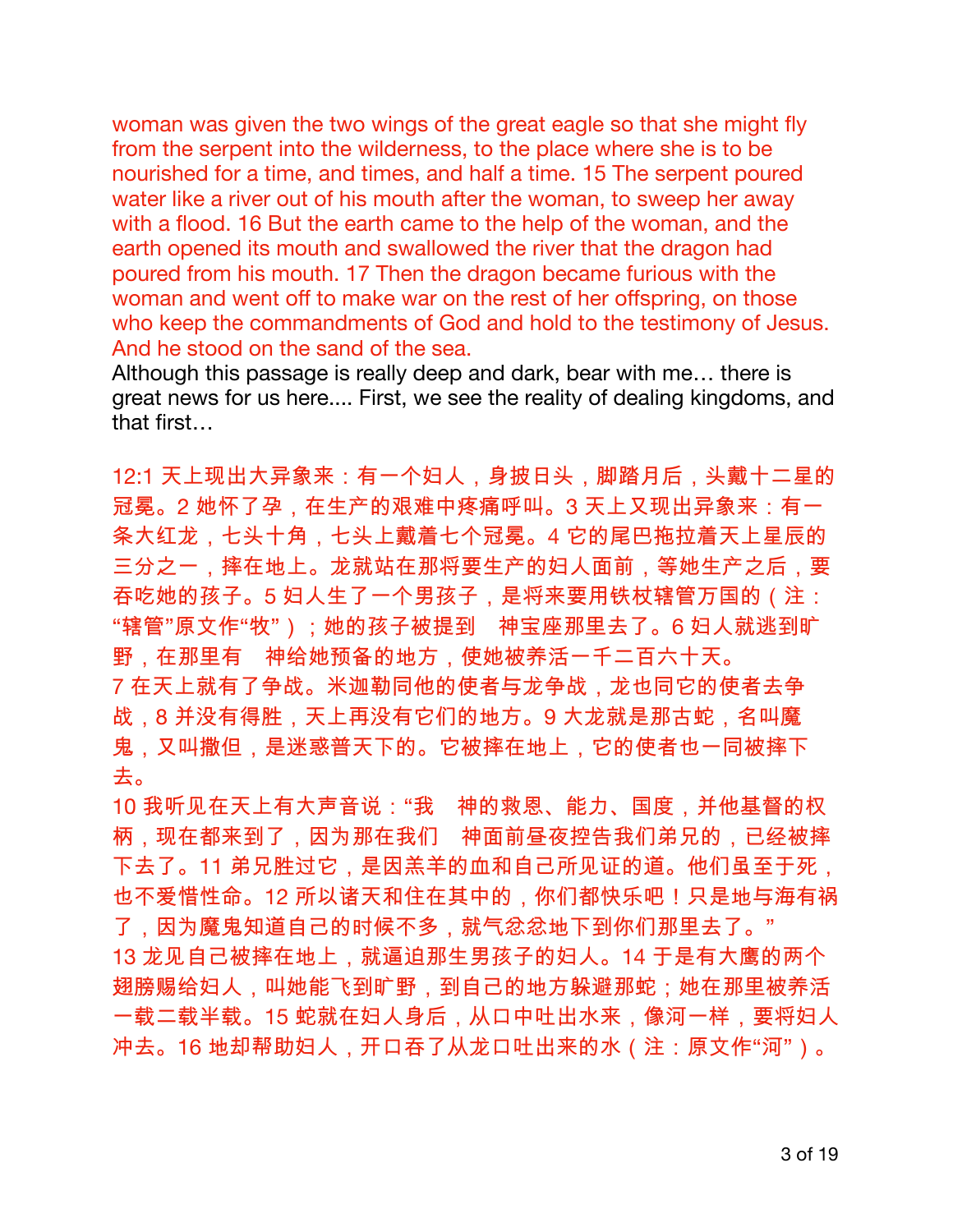17 龙向妇人发怒,去与她其余的儿女争战,这儿女就是那守 神诫命,为耶 稣作见证的。那时龙就站在海边的沙上。

虽然这段话真的很深很黑暗,但请容忍我…这里有好消息给我们....首先,我 们看到了交易王国的现实,首先……

#### 1. Satan's kingdom is real.

And although his kingdom is in fact real...it's not often talked about. People usually steer away from the book of Revelation. But life is and has always been affected by an age old battle... and Christians tend to lean toward two extremes: One extreme is that "everything is satan." For example, if I lost my internet connection right now and disconnected from streaming this message, someone would say, "oh it's a demon." Well, I don't believe it is...the router just needs to be reset. Or...You can't find a parking spot at Bellevue Square... "IT Must be Satan ." (No is not, it's just the week before Christmas ). So there's that extreme. The other (and more common) extreme is that, nothing is Satan... only the wicked hearts of men (NOW, yes the heart is wicked and deceitful, but it didn't become that way by itself. Adam and Eve were not deceived by themselves). So for some "nothing is satan," or too little importance is given to the real and active work of satan. Listen, Satan's kingdom is real.

In the words of C.S. Lewis.

"There are two equal and opposite errors into which our race can fall about the devils. One is to disbelieve in their existence. The other is to believe, and to feel an excessive and unhealthy interest in them. They (the demons) themselves are equally pleased by both errors...." C.S. Lewis

1. 撒旦的国度是真实存在的。

虽然他的王国是真实存在的,但却不常被提及。人们通常避开《启示录》。 但生活一直受到一场古老战争的影响……而基督徒往往倾向于两个极端:一个 极端是"一切都是撒旦"。例如,如果我现在失去了互联网连接,不能播放这 条消息,有人会说,"哦,这是一个魔鬼。""嗯,我不相信它是……路由器只 是需要重置。"或者……你在贝尔维尤广场找不到停车位……"一定是撒旦。" (不,不是的,现在才圣诞节前一周)。这就是极端情况。另一种(更常见的)极 端是,没有什么是撒旦……只有人的邪恶的心(是的,心是邪恶的,诡诈的,

4 of 19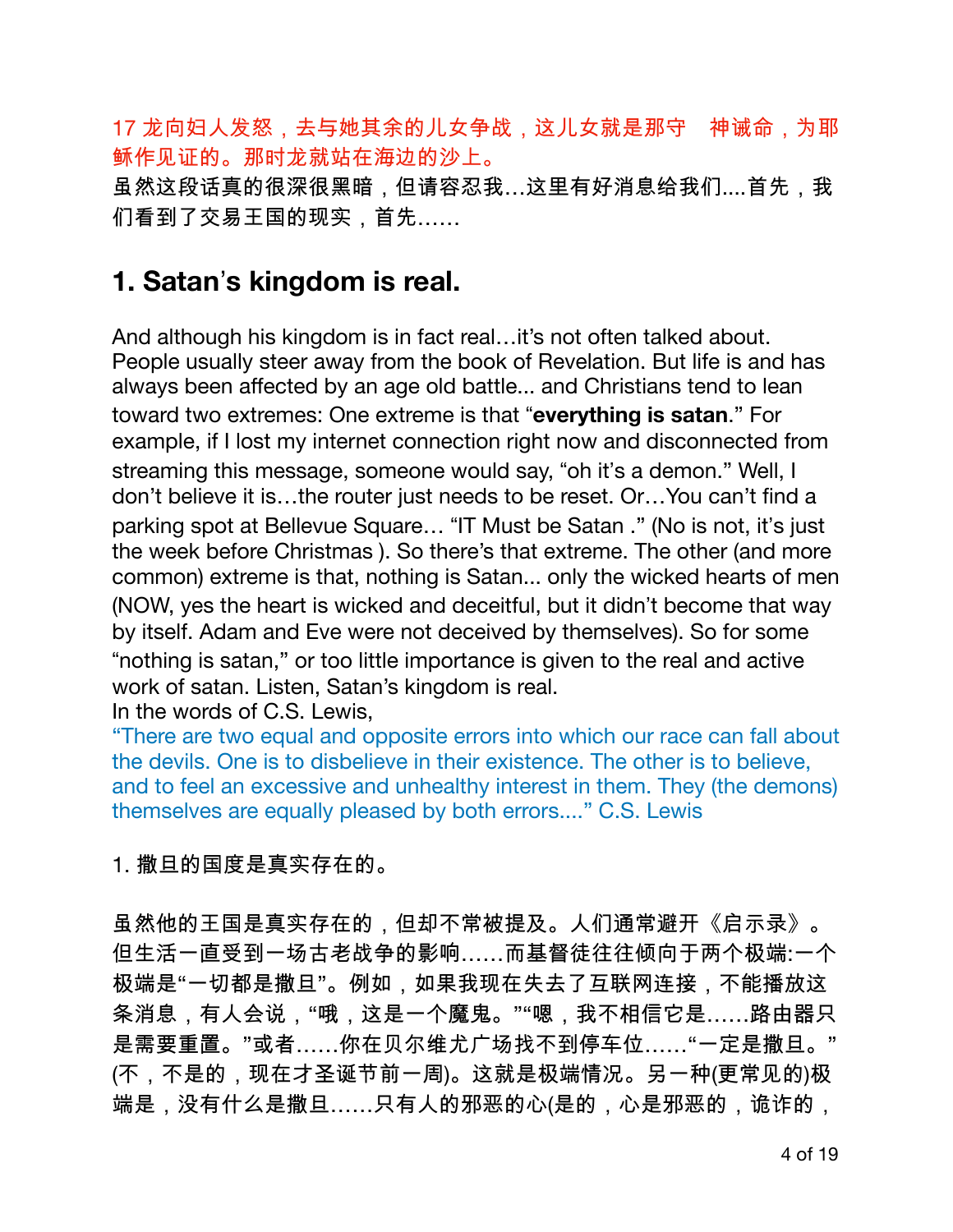但它不是自己变成这样。亚当和夏娃不是被他们自己欺骗了)。所以对于一些 人来说,"没有什么是撒旦",或者对撒旦真正积极的工作太不重视了。听 着,撒旦的国度是真实存在的。

用c。s。路易斯的话来说,

"在魔鬼的问题上,我们的种族可能犯两个相同的、相反的错误。一是不相信 它们的存在。另一种是相信他们,并对他们感到一种过度的、不健康的兴 趣。他们(恶魔们)对这两种错误同样感到高兴...."C.S.路易斯

Revelation reveals a battle that happened way before you and I existed: A battle between two kingdoms; the Kingdom of God, and the kingdom of a jealous opponent who has always wanted to be the God of the universe but is not, and cannot be.

How did this battle began? A beautiful angel of light called Lucifer rebelled against God in the heavenly Kingdom...the result, as we read in verses 8 and 9, was that God kicked out Lucifer and all of the angels he had deceived, and threw them down to planet earth.

《启示录》揭示了一场早在你我存在之前就发生的战争:两个王国之间的战 争;上帝的王国,一个嫉妒的对手的王国,他一直想成为宇宙的上帝,但不 是,也不能成为。

这场战斗是如何开始的?一位美丽的光明天使路西法在天国反叛了上帝…… 结果,正如我们在第8和9节中读到的,神踢出路西法和所有他欺骗的天使, 把他们扔到地球上。

AND GUESS WHO LIVES IN this PLACE CALLED PLANET EARTH? You and I do. Jesus Himself said in Luke 10:18 "I saw Satan fall like lightning from heaven."

After his rebellion towards God, Lucifer was given a new name that properly identified who he was, he went from being Lucifer (the angel of light) to satan (the adversary of God); And yes he is powerful, but he doesn't come close to almighty God.

In fact, these two kingdoms cannot be any more different: One is the Kingdom of God / of Heaven / of Light / of Life; the other is the kingdom of satan / of this earth / of darkness / and of death. One is of eternal life, the other is of an eternal righteous sentence for rebelling against a Holy and perfect God. And if we now know that this earth is the playground of the kingdom of darkness, that helps us understand more clearly the sufferings of this life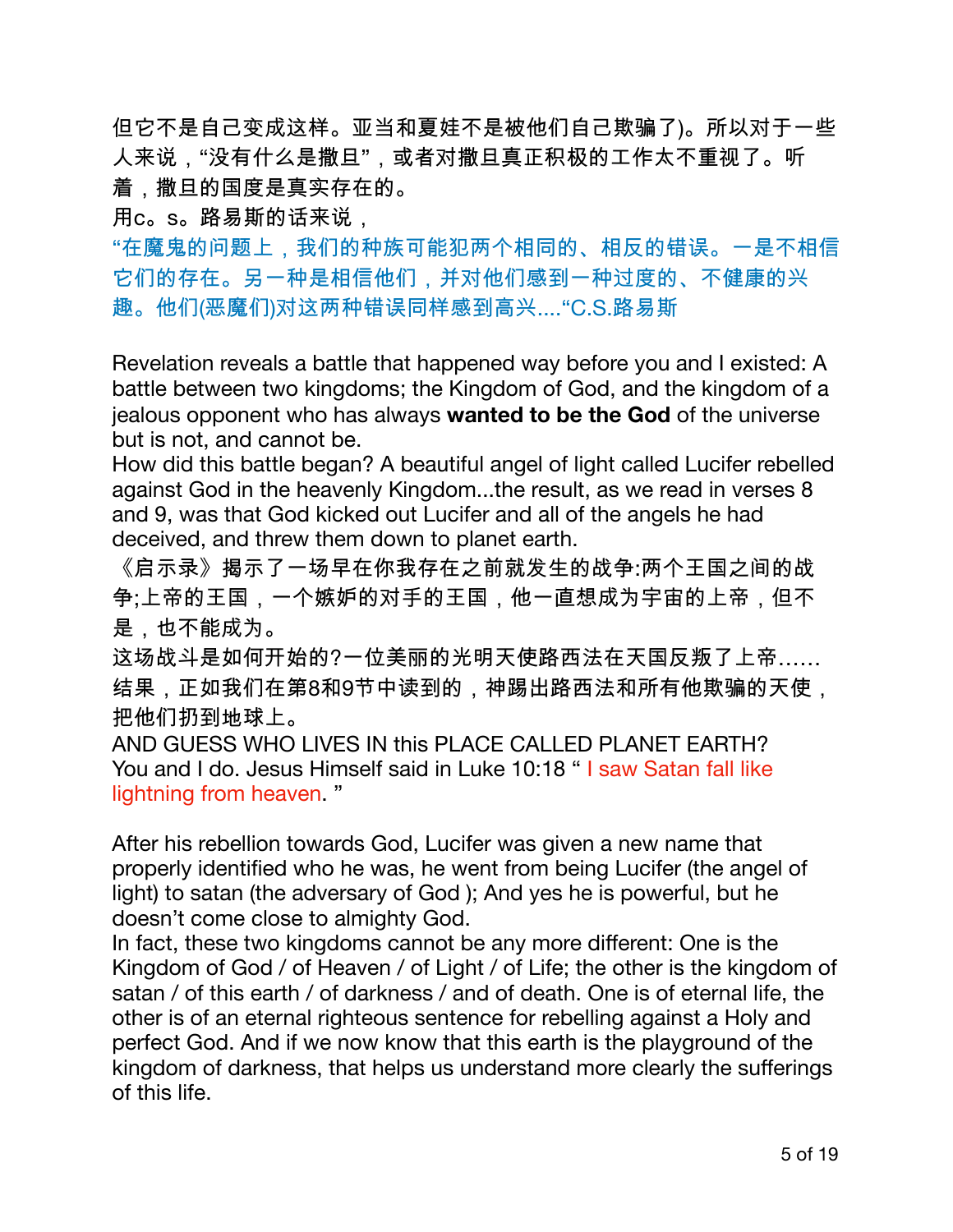If someone is going crazy because they are Spinning around, and you tell them it's because they are stuck in a washing machine, in one sense just telling them doesn't necessarily make the suffering go away, but is does help because it gives understanding and knowledge that it is at least temporary. You are hanging on for dear life...but the spin cycle will be over soon.

猜猜谁住在这个叫做地球的地方?

你和我都有。耶稣在路加福音10:18说:"我曾看见撒但从天上坠落,像闪电一 样。"

在他背叛上帝之后,路西法被赋予了一个新名字,这个名字正确地表明了他 是谁,他从路西法(光明天使)变成了撒旦(上帝的对手);是的,他是强大的,但 他不能接近全能的上帝。

事实上,这两个王国没有什么不同:一个是上帝/天堂/光/生命的王国;另一个 是撒旦/这个地球/黑暗/死亡的王国。一个是永恒的生命,另一个是永恒的正 义判决,因为背叛了圣洁完美的神。如果我们现在知道这个地球是黑暗王国 的游乐场,那将帮助我们更清楚地了解今生的苦难。

如果有人因为打转而发疯,你就告诉他

这是因为他们被困在洗衣机里,从某种意义上说,告诉他们并不一定会让痛 苦消失,但这确实有帮助,因为它给了他们理解和知识,让他们知道痛苦至 少是暂时的。你紧紧抓住你的生命,但是这个循环很快就会结束。 Well, this washing machine called earth isn't going to spin forever in this fallen condition; Jesus will return, and restore Peace and Paradise. But suffering in this earth is inevitable. This is, for the time being...satan's playground. And today, we live in a war zone! And as soon as you realize that life is a spiritual war for your soul & eternity, it completely changes your expectations. You may still experience joys along the way, but you won't be shocked and surprised when suffering comes.

Imagine there are two separate people staying in a sketchy hotel for a couple nights. The first person thought he was going on an all-expenses paid vacation to the four-seasons in Seattle. All the amenities, a beautiful sunset view overlooking the puget sound. The second person thought he was going to jail. Their experience of that dingy hotel room is going to be very different, isn't it? To the first, it'll be a huge disappointment. But to the second, it'll seem like an upgrade!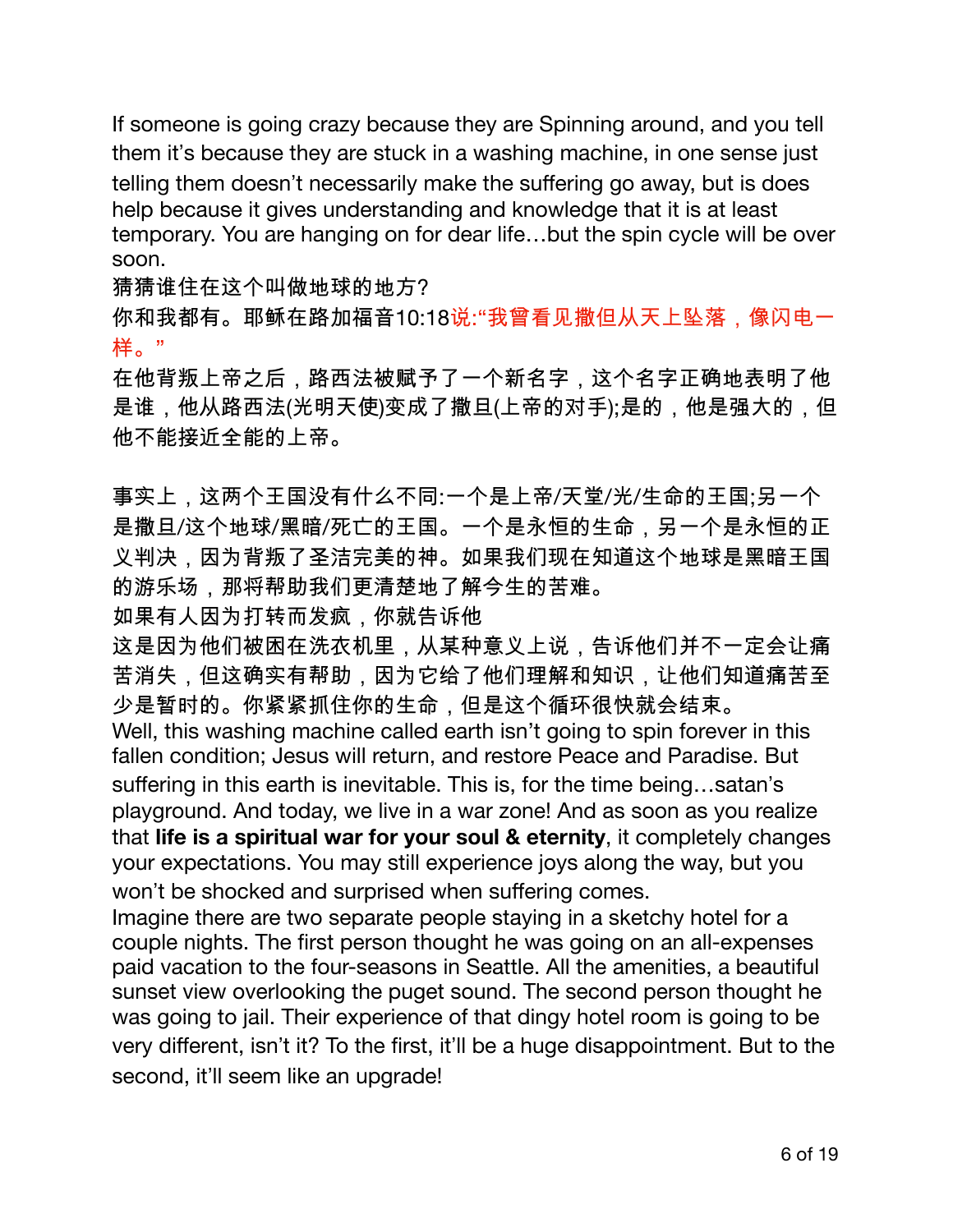好吧,这个叫做地球的洗衣机在这种下降的情况下不会永远旋转;耶稣会再 来,恢复平安和天堂。但在这个世界上,苦难是不可避免的。这是,暂时… 撒旦的乐园。而今天,我们生活在战区!一旦你意识到生活是一场对你灵魂和 永恒的精神战争,它就会完全改变你的期望。一路走来,你可能仍然会体验 到欢乐,但当苦难来临时,你不会感到震惊和惊讶。

假设有两个不同的人在一个简陋的旅馆里住了几个晚上。第一个人以为他要 去西雅图四季酒店(four seasons)度假,一切费用全免。所有的设施,美丽的 日落景观俯瞰普吉特湾。第二个人认为他要进监狱了。他们对那间肮脏的旅 馆房间的体验将会非常不同,不是吗?对于第一个人来说,这将是一个巨大 的失望。但对第二个人来说,这就像是升级了!

The reality, church, is that we will suffer afflictions in this life because before you and I lived here, satan and his demons did.... This isn't our home, and that helps because it delivers us from false expectations. Some of us just expect this life to be more than it is. This isn't a hallmark movie or the all-expense paid vacation.

Now, do you want the good news or the bad news first? I'll just rip the bandaid off and give you the bad news first: The bad news is that for now, the earth is the place that satan has limited dominion over. But the Good news is that Jesus decided to come down and be born here! That changes everything! What we celebrate at Christmas isn't a sweet defenseless baby Jesus, but GOD IN THE MANGER. We celebrate at Christmas, an invasion of a Holy God right smack in the middle of enemy territory. That in Him, our eternity would be very different than our short years here on this earth if we trust our lives to Him.

事实上,教会啊,我们今生将遭受苦难,因为在你我住在这里之前,撒旦和 他的恶魔们就是这样....这不是我们的家,这很有帮助,因为它让我们远离错 误的期望。我们中的一些人只是期望生活比它更多。这不是一部贺曼公司出 品的电影,也不是一个费用高昂的带薪假期。

你想先听好消息还是坏消息?我撕掉创可贴,先告诉你坏消息:坏消息是,目 前,地球是撒旦有限统治的地方。但好消息是耶稣决定下来并在这里出生!这 改变了一切!我们在圣诞节庆祝的不是一个可爱的无助的婴儿耶稣,而是耶稣 在马槽里。我们在圣诞节庆祝,神圣上帝的侵入正好发生在敌人领土的中 央。如果我们把生命交托给他,我们的永生就会和我们在世上的短暂岁月大 不相同。

Christmas is the day we stop to commemorate when Jesus responded to God's rescue plan, in coming down and crushing the serpent's head and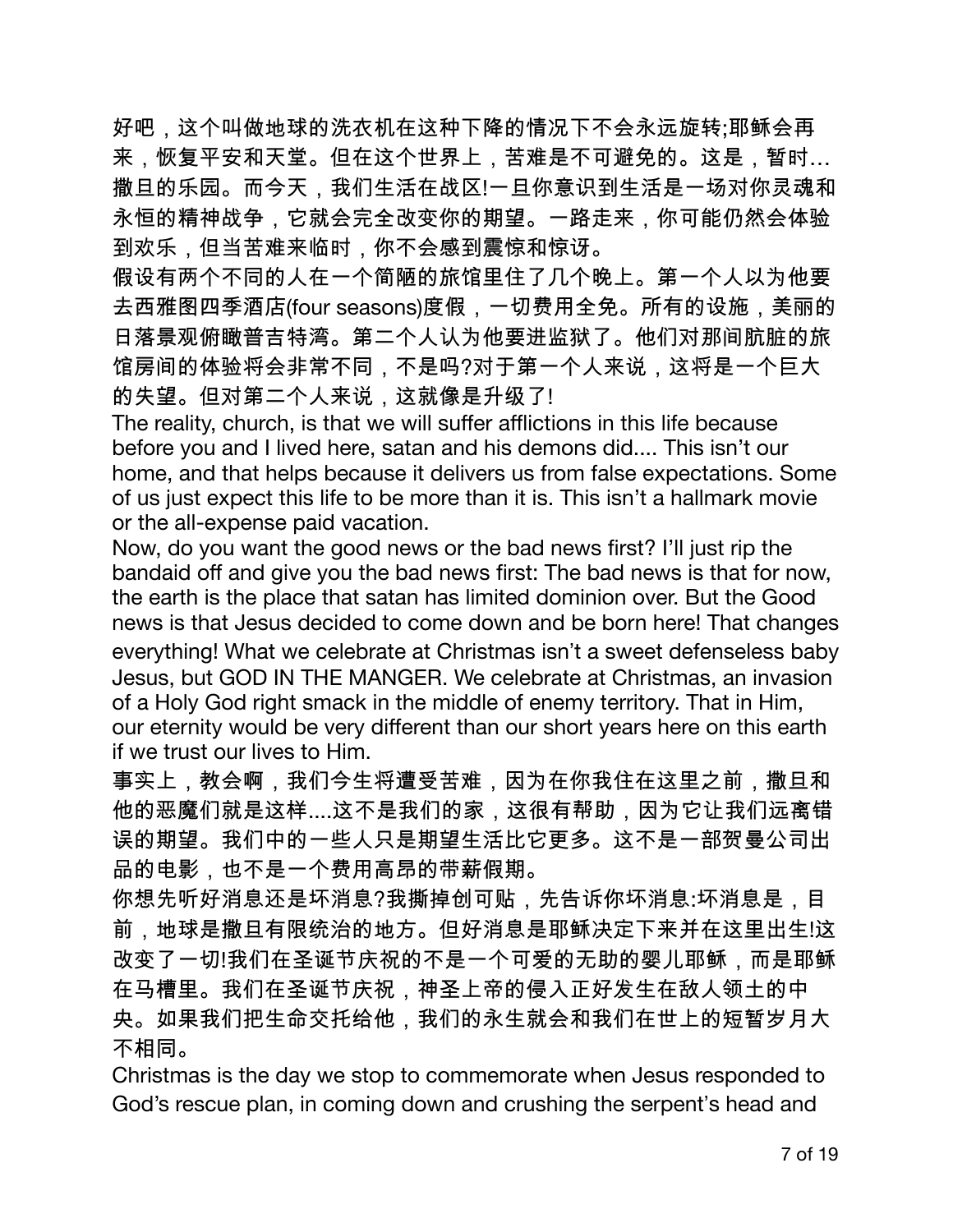the darkness he brings here. J.D. Grear says, "Christmas is more like D-Day than Silent Night."

Jesus came to the devil's playground to show who really has power. Yes, satan is real, horrifying, and at work all around us. And you would be a fool to understate your enemy; but God is greater!

That's why, Revelation 6:2 says about Jesus, "... he came out conquering, and to conquer." Listen, Jesus doesn't even know what defeat is... the passage doesn't say that "he came out hoping to get the victory." It also doesn't say that Jesus came out " that he may possibly win." No, the passage says, Jesus "came out already CONQUERING, AND TO **CONQUER."** 

圣诞节是我们停下来纪念耶稣响应上帝的拯救计划,降临并砸碎蛇的头和他 带来的黑暗的日子。J.D.格里尔说:"圣诞节更像诺曼底登陆日,而不是平安 夜。"

耶稣来到魔鬼的乐园,显示谁真正有大能。是的,撒旦是真实的,可怕的, 在我们周围活动。如果你低估了你的敌人,那你就是个傻瓜;但神是更大的! 这就是为什么《启示录》6:2说:"…他便出来,胜了又要胜。"听着,耶稣甚 至不知道什么是失败……这篇文章没有说"他出来是希望获得胜利"。它也没 有说耶稣出来了,他可能会赢。不,经文说,耶稣"出来已经得胜,并且要得 胜。

He has never known defeat, AND He never will. So the bad news is, this world is satan's playground, the good news is JESUS came to conquer; and Jesus offers HIS VICTORY to anyone who repents of their sin or indifference towards God, and trusts Him as Lord and Savior. Don't forget...We aren't home yet!

Well...The true story continues and in Revelation 12. We see here that satan hated the fact Jesus came down from heaven to be born on earth. Satan knows how to read...he knows what's in The Bible, and he had heard the prophets foretelling of the coming the birth of The Savior. Humanity's hope is in the savior. In the Old Testament their hope was in the coming savior, in the New Testament (including us today) our hope is in the savior that came and will return. The New Testament finished in Revelation 22 by Jesus saying, "surely I am coming soon."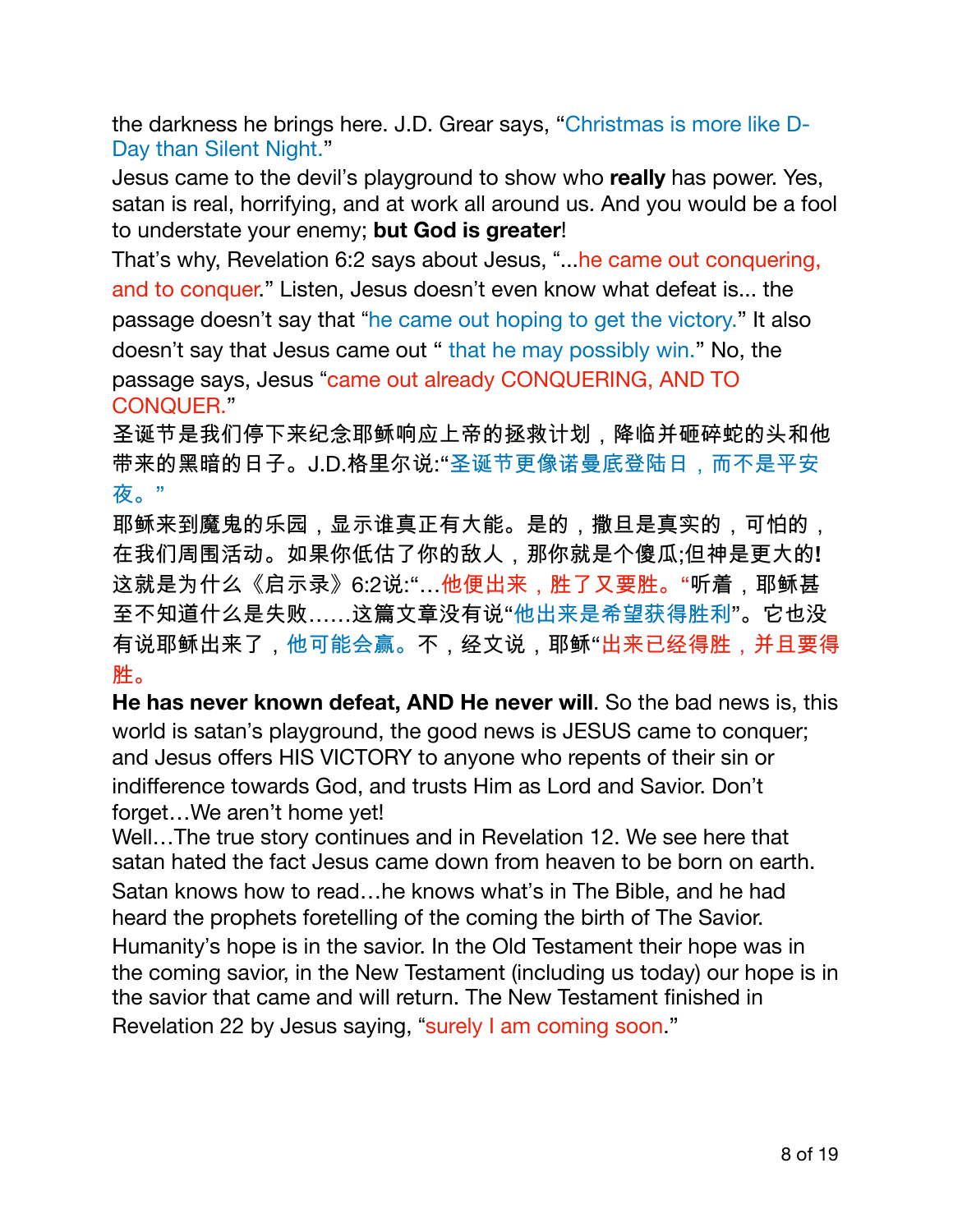他从未经历过失败,也永远不会。坏消息是,这个世界是撒旦的游乐场,好 消息是耶稣来征服;耶稣将他的胜利赐给那些忏悔自己的罪或对神漠不关心, 并相信他是主和救主的人。别忘了…我们还没到家呢!

真实的故事在《启示录》第12章继续。我们在这里看到撒旦憎恨耶稣从天堂 降下来在地上出生的事实。撒旦知道如何阅读……他知道圣经里的内容,他 已经听到先知预言救世主即将诞生。

人类的希望在于救主。旧约里他们的盼望是在乎那将要来的救主,新约里(包 括我们今天)我们的盼望是在乎那将来还要回来的救主。《新约》在《启示 录》22章结束时,耶稣说:"是了,我必快来。"

Guess who too was awaiting the birth of Jesus? Satan was; but for much different reasons; His goal was to try and STOP the birth of Jesus.

Revelation 12 tells of the birth of Jesus from a horrifying perspective that's often missing in our Christmastime messages. And may not be the version you read your kids before bed.

Verse 4 says, "And the dragon stood before the woman who was about to give birth, so that when she bore her child he might devour it.

He was waiting for Jesus alright, but to try and literally devour Him. When Jesus was born, an army of soldiers was deployed to kill every baby boy under the age of 2. It was a horrible massacre as satan tried to get to Jesus.... Satan hates God, and God's people.

Satan's plan to devour Jesus fell flat. Isn't that enough for you to trust the Jesus that is NOW SEATED ON THRONE? You go about life as if "you got this." But the truth is...you don't have anything. You are are deceived by a false sense of security. The birth of Jesus enraged satan, because the **new birth of Christ in a soul** that believes and trusts in God is the freedom. forgiveness, hope, and secure future. And this dragon isn't playing around. This is not a fairytale. You may be playing with sin, but satan and sin are

not playing with you. They will kill you.... And Parents... satan isn't playing with your kids either... teach them The Word.

Satan is described in Revelation 12 as a red dragon, with seven heads and horns... vs 3 says,

3 And another sign appeared in heaven: behold, a great red dragon, with seven heads and ten horns, and on his heads seven diadems.

or crowns.... BUT one of the things we see in Revelation 12 is that...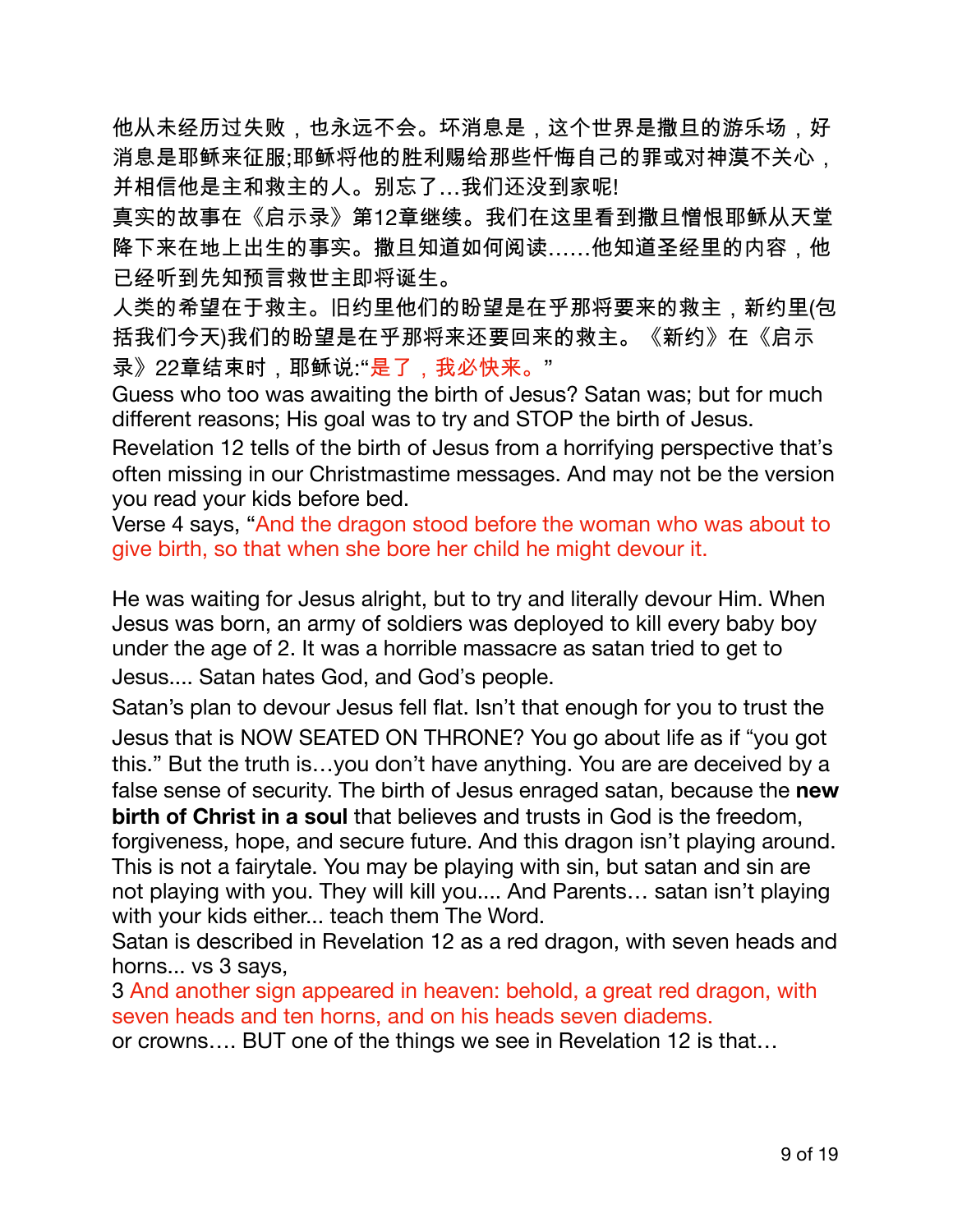猜猜谁也在等待耶稣的诞生?撒旦是:但原因却大不相同:他的目标是试图阻止 耶稣的诞生。

《启示录》第12章从一个可怕的角度讲述了耶稣的诞生,而这在我们的圣诞 节信息中是经常缺失的。也可能不是你睡前给孩子读的书。

第4节说:"龙就站在那将要生产的妇人面前,等她生产之后,要吞吃她的孩 子。"

他在等着耶稣,但要试着吃掉他。当耶稣出生时,军队被派去杀死每一个2 岁以下的男孩。这是一个可怕的大屠杀,因为撒旦试图接近耶稣....撒但恨 神,恨神的百姓。

撒旦吞噬耶稣的计划失败了。难道这还不足以让你相信现在坐在宝座上的耶 稣吗?你的生活就像"你有这个"。"但事实是……你什么都没有。"你被一种虚 假的安全感所欺骗。耶稣的诞生激怒了撒旦,因为基督在一个相信和相信上 帝的灵魂里的新生是自由、宽恕、希望和安全的未来。这条龙可不是闹着玩 的这不是童话故事。你可能是在玩弄罪恶,但撒旦和罪恶并没有玩弄你。他 们会杀了你....父母们…撒旦也不跟你们的孩子玩…教导他们道。 撒但在启示录12中被描述为一条红龙,有七头七角……3小节说, 3有一条大红龙,七头十角,七头上戴着七个冠冕。

或冠冕…但是我们在启示录12章中看到的一件事是……

# 2) Satan's kingdom is just a counterfeit.

He is a counterfeit wanna be god.... He is the opposite of God, but he masquerades as an angel of light. Satan has always wanted to be God and loves to alter, falsify, and try to copy attributes that only God has. For example...

God is **Omnipresent** (meaning He is everywhere..all the time), satan is not; satan cannot be in two places at the same time like God can. Now, why does it feel like satan is everywhere? Because remember the earth is his playground for now, and he has many associates, called demons, but only God is Omnipresent...

God is Omniscient (meaning He knows everything, past and future), satan does not. Satan only knows the past; the only future he knows is what he reads in Revelation (that's in great part the reason of his rage, satan knows his time is short. That's what we see in verse 12.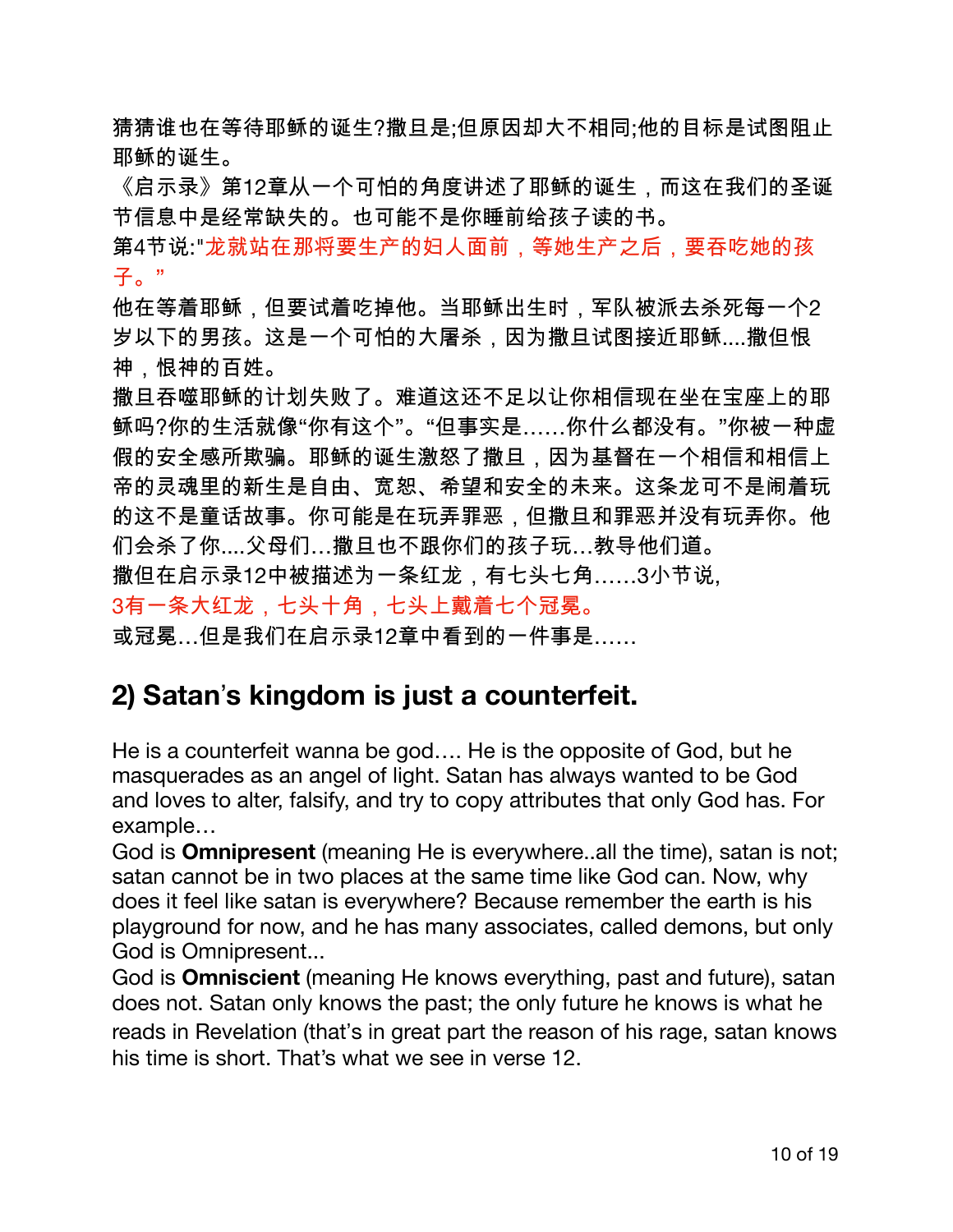12b the devil has come down to you in great wrath, because he knows that his time is short!

2)撒旦的王国只是一个赝品。

他是假冒的,想成为上帝....他是上帝的对立面,但他化装成光明天使。撒但 一直想要成为神,并且喜欢改变、伪造、试图复制只有神才有的特性。例 如……

上帝无所不在(意思是他无处不在。一直),撒旦不是;撒旦不能像上帝一样同 时出现在两个地方。现在,为什么感觉撒旦无处不在?因为记住地球现在是 他的游乐场,他有很多伙伴,叫做恶魔,但只有上帝是无所不在的…… 上帝是无所不知的(意思是他知道所有的事情,过去和未来),但撒旦不能。 撒但只知道过去;他唯一知道的未来是他在《启示录》中读到的东西(这是他 愤怒的主要原因,撒旦知道他的时间不多了。这就是我们在第12节所看到 的。

12b因为魔鬼知道自己的时候不多,就气忿忿地下到你们那里去了。"

God is also **Omnipotent** (meaning that He can do all things, there nothing too hard for The Lord. He is almighty), satan is not, and he tries to copy that. Notice he tries to copy Jesus, he is described in v.3 with "seven" heads and seven diadems or crowns." The first week of the series, we saw the description of Jesus Christ in Revelation 1, which said that Jesus, "had seven stars in his right hand." Revelation 1:16.

Verse 3 also describes the dragon with 10 horns; in Revelation 5, we see a description of Jesus with 7 horns (... horns symbolize Kingdom, and Reign in apocalyptic language); satan has always desired to reign over the only one who is perfect and Holy); and as a defeated enemy of God, he is enraged against God and those who follow God. The only thing he can do against God is to try to falsify the attributes of God in order to deceive people and bring as many down with him as possible. In other words:

上帝也是全能的(意思是他能做一切事情,没有什么是上帝难做的。)他是全 能的),撒旦不是,他试图复制这一点。注意他试图模仿耶稣,在第3节中, 他被描述为"七头十角,七头上戴着七个冠冕。"在这个系列的第一周,我们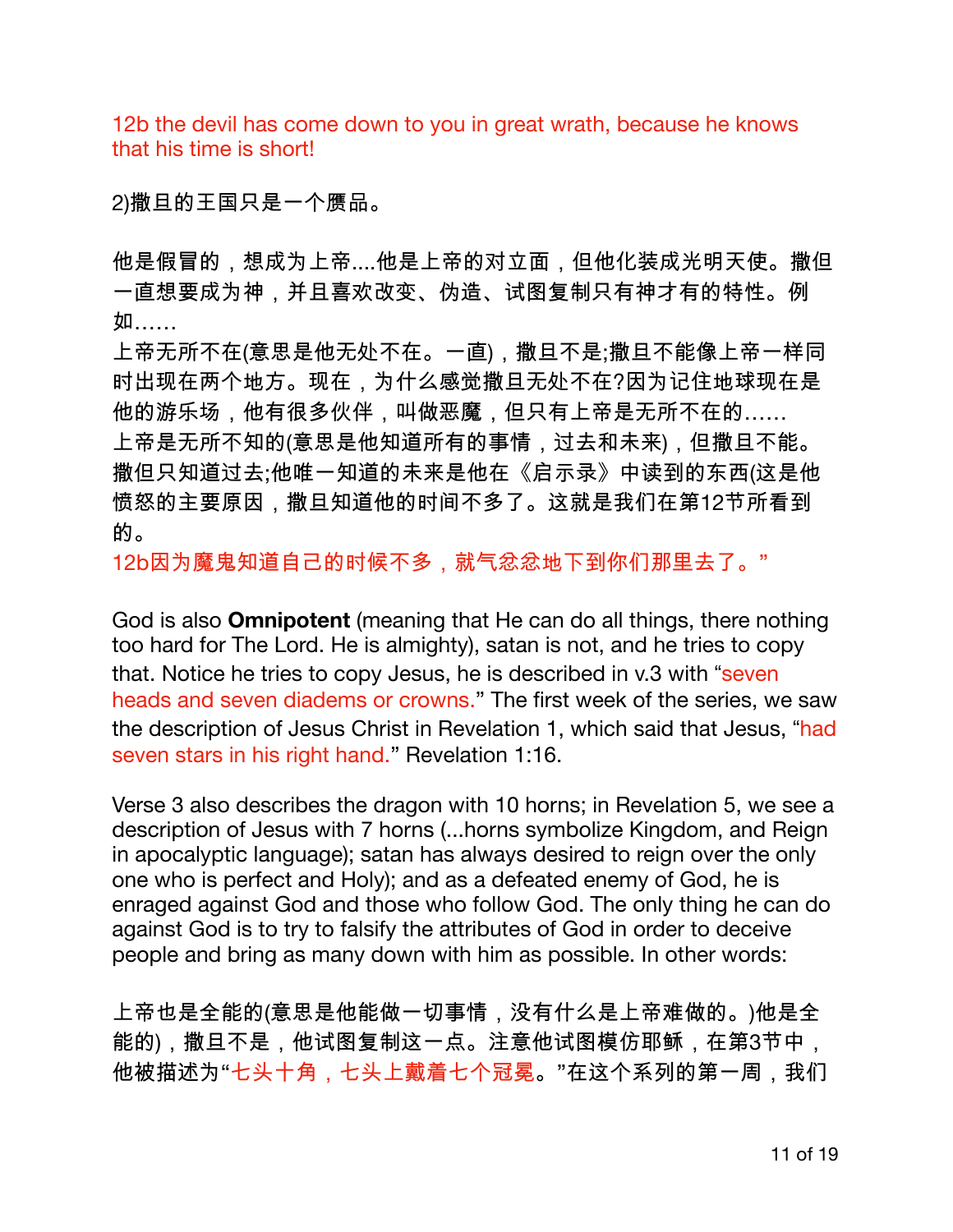在《启示录》第一章看到了对耶稣基督的描述,说耶稣"他右手拿着七星"。 "启示录1:16。

第三节也描述了龙有十角;在《启示录》第5章,我们看到耶稣有7只角(…角 象征王国,在天启语言中是统治);撒旦总是渴望统治那唯一完美圣洁的人);他 作神的败亡的仇敌,又向神和跟从神的人发怒。他唯一能做的对抗上帝的事 情就是试图伪造上帝的属性,以欺骗人们,并尽可能多地把他打倒。换句话 说:

### 3) The counterfeit can't win!

The dragon in Revelation 12 is the same one in Psalm 74:14 describes as "leviathan" (meaning, satanic dragon). And Psalm 74, which is a Psalm predicting the coming birth of Jesus and His victory, says, "You [meaning] Jesus] crushed the heads of Leviathan; you gave him as food for the creatures of the wilderness. Psalm 74:14

The point is that satan has been defeated, and was thrown down to earth for a temporary rule here. But Christ came and was born, to make the Statement that He is Lord over all, the first and the last. That He came out conquering, and to conquer. And He shares His Victory with every person who trusts and believes in Him.

You and I live between two kingdoms. Or as Paul Tripp say, we are living between the already and the not yet. Jesus has already won the battle, but we've not yet entered into the completeness of His victory. We aren't home vet.

GOD put on flesh, that in Him you and I may put on divinity and be with God forever, AND HE WINS, You know how I know Jesus walks with me through the valley of shadow and death? Because He came and made Himself a cradle in the valley of shadow and death...

And then at the cross, when satan thought it was all over, Jesus rose from the dead, taking the keys of life and death. There is power in the name of Jesus!

When the Roman army came to arrest Him, they asked if He was Jesus. When he responded by saying, "I am," and the entire army fell to the

ground... There's power in the name of Jesus!

Satan is a defeated opponent... In Christ we don't approach this life as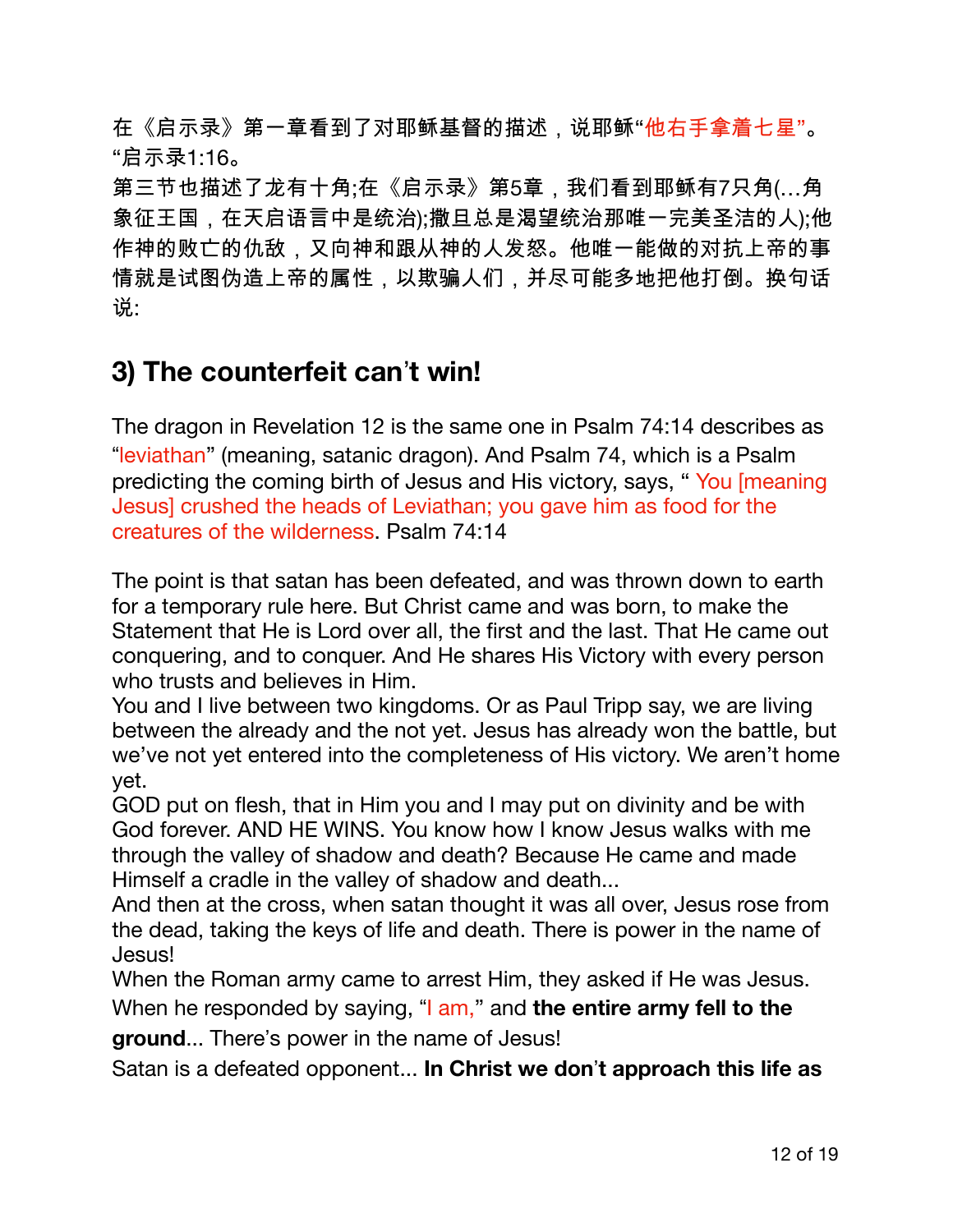"potential winners," but as victors.

3)冒牌货赢不了!

启示录12中的龙就是诗篇74:14中所描述的"鳄鱼"(意思是撒旦的龙)。诗篇74 预言了耶稣的降生和他的胜利,诗篇说"祢曾砸碎鳄鱼的头,把它给旷野的禽 兽(禽兽:原文是民)为食物。"诗篇74:14

关键是撒旦已经被打败了,并被扔到地上暂时统治这里。但基督来了、又降 生、为要显明他是万有之主、就是首先的、末后的。他出来征服了,又要征 服。他将他的胜利分享给每一个信任他的人。

你和我生活在两个王国之间。或者正如保罗·特里普所说,我们生活在"已经" 和"尚未"之间。耶稣已经赢得了这场战斗,但我们还没有进入他胜利的完 满。我们还没到家。

神在肉体上,使你我都穿上神的衣服,永远与神同在。他赢了。你知道我怎 么知道耶稣与我同行在阴影和死亡的山谷中吗?因为他来了,使自己在阴影 和死亡的谷中成为摇篮......

然后在十字架上,当撒旦认为一切都结束了,耶稣从死里复活,拿着生与死 的钥匙。耶稣的名里有大能!

当罗马军队前来逮捕他时,他们问他是不是耶稣。他回答说,我是。全军就 都仆倒在地。耶稣的名里有大能!

撒旦是一个被击败的对手…在基督里,我们不像人那样对待今生 像是"潜在的赢家",但作为胜利者。

Don't be intimated or freaked out by the language in Revelation. This language and imagery for satan is not that strange.... Jesus calls satan in John 8:44 "a murderer from the beginning." In other words: satan's goal is the spiritual assassination of your soul by deceiving you into thinking that God and His Word are not true or real.

That's why Jesus also calls satan, "the father of lies." And when Jesus talks about the end times in Matthew 24, His command over and over is "do not be deceived." Jesus also said, "And because lawlessness will be increased, the love of many will grow cold." The only reason there isn't a line of people outside of a biblical church waiting for the doors to open to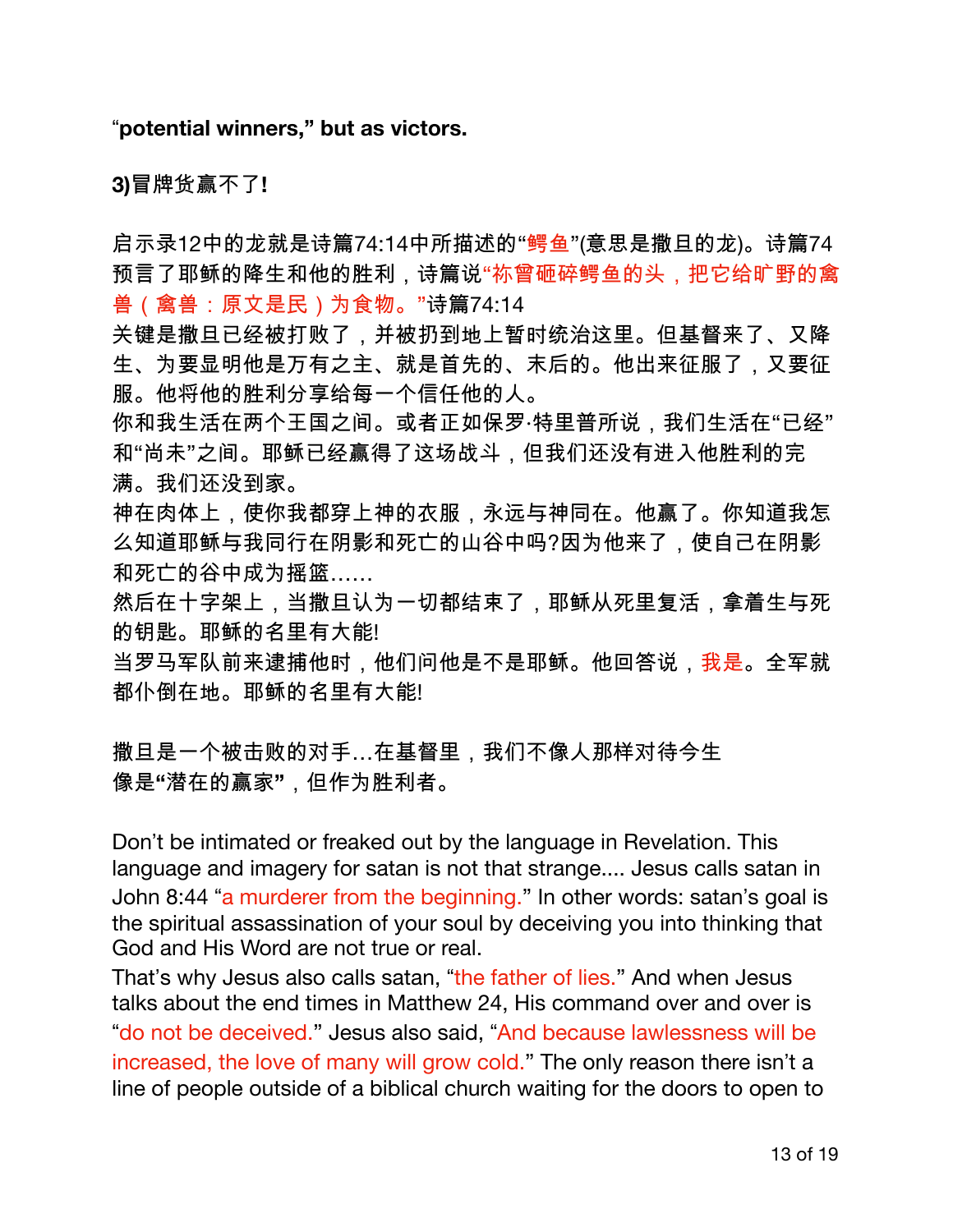gather as the people of God, is because the love of many has grown cold. They've been deceived... thinking there is more pleasure in created things than in the Creator.

I genuinely pray for a fresh move of God in Awakening Church, which always starts with prayer and repentance of sin. And I pray that we may see the day where there are lines of people outside waiting for each gathering to start to the glory of God and the joy of His people;

In Daniel 7, we find the same image of satan as the dragon. Daniel's description is the same as we find in Revelation 1. And after Jesus killed the beast, butchered it, and threw the pieces into the blazing fire, Daniel reveals who gets the victory at the end.

不要被《启示录》中的语言吓到。这种语言和意象对于撒旦来说并不是那么 奇怪....耶稣在约翰福音8:44中称撒但为"他从起初是杀人的"。换句话说:撒但 的目的是通过欺骗你,使你认为上帝和他的话语不是真实的,从而对你的灵 魂进行精神上的暗杀。

这就是为什么耶稣也称撒但为"谎言之父"。当耶稣

在马太福音第24章谈到末日时,他一遍又一遍地说,不要被迷惑。耶稣又 说:"只因不法的事增多,许多人的爱心才渐渐冷淡了。""圣经教堂外没有人 排着队等着开门集合,成为上帝的子民,唯一的原因是许多人的爱已经冷 却。"他们被欺骗了,以为被创造的东西比创造者更有乐趣。

我真诚地求神在觉醒教会中有一个新的举动,这个举动总是以祷告和悔改罪 开始的。我祈祷有一天,人们在外面排成长队,等待着每一次聚会,开始为 神的荣耀和祂子民的喜乐而欢呼;

在但以理书7章中,我们发现撒旦和龙是一样的形象。但以理书的描述和我 们在启示录1中看到的一样。当耶稣杀了那只野兽,宰杀了它,把碎片扔进 炽热的火里后,但以理揭示了谁最后获得胜利。

Daniel 7:18 But the saints of the Most High shall receive the kingdom and possess the kingdom forever, forever and ever.'

27 And the kingdom and the dominion and the greatness of the kingdoms under the whole heaven shall be given to the people of the saints of the Most High; his kingdom shall be an everlasting kingdom, and all dominions shall serve and obey him.'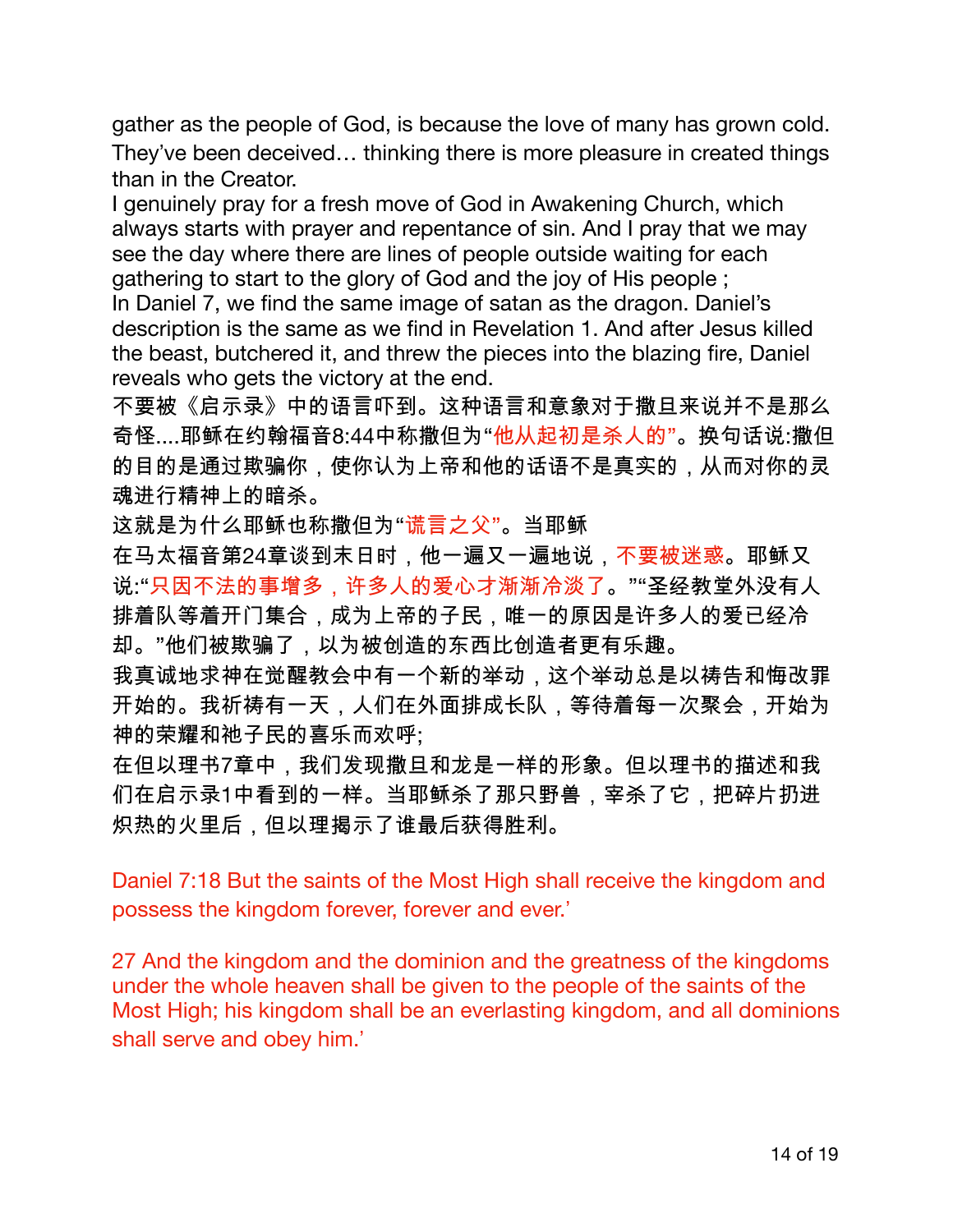All because Christ came to this world, He lived the perfect life that you and I CANNOT live. He took the punishment we deserved because of our sins. He resurrected from the dead, overcoming death, ascended to heaven, and will come again; as the Kings of kings and Lord of lords.... Satan tried to eliminate Jesus from his birth... and he couldn't. He tried to tempt Jesus, and he couldn't. He tried to deceive Jesus, but he couldn't. He tried to keep Jesus from the cross, but he couldn't. And in the end, satan thought that the cross was going to be the end of Jesus... BUT NOT EVEN DEATH COULD DO A THING TO JESUS!

但以理书7:18然而,至高者的圣民,必要得国享受,直到永永远远。 27国度、权柄,和天下诸国的大权必赐给至高者的圣民。祂的国是永远的; 一切掌权的都必事奉祂,顺从祂。

这一切都是因为基督来到这个世界,他活出了你我所不能活的完美的生命。 他为我们的罪承担了我们该受的惩罚。他从死里复活,战胜了死亡,升到天 上去,并且还要再来;作万王之王,万主之主...

撒旦试图将耶稣从他的出生中消灭……他不能。他试着试探耶稣,但是没有 成功。他试图欺骗耶稣,但他做不到。他试图阻止耶稣被钉死在十字架上, 但是做不到。最后,撒旦认为十字架将是耶稣的末日……但是即使死亡也不 能改变耶稣!

And now satan wants to drag you to hell with him, convincing you not to surrender...to not trust your life to Jesus Christ, so that you won't receive the victory of Christ; don't side with the defeated loser! I know we don't like to think about death...but don't wait to think about your death and the afterlife. Death is sure, Christ is the cure. Come to Christ this Christmas; surrender to Him, HE IS WORTHY AND HE IS VICTORIOUS. Revelation 12 has showed us that #1 Satan's kingdom is real and powerful. / That #2 Satan is a counterfeit, and his kingdom is just a counterfeit / That #3 The counterfeit cannot win; and my last point today is. that...

现在撒但要把你同他一起下地狱,劝你不要降服,不将生命交托给耶稣基 督,叫你得不着基督的得胜;不要站在被击败的失败者一边!我知道我们不喜 欢思考死亡……但不要等到去思考你的死亡和来世。死亡是必然的,基督才 是解药。在这个圣诞节来到基督面前;降服于祂,祂配得上祂,祂就得胜了。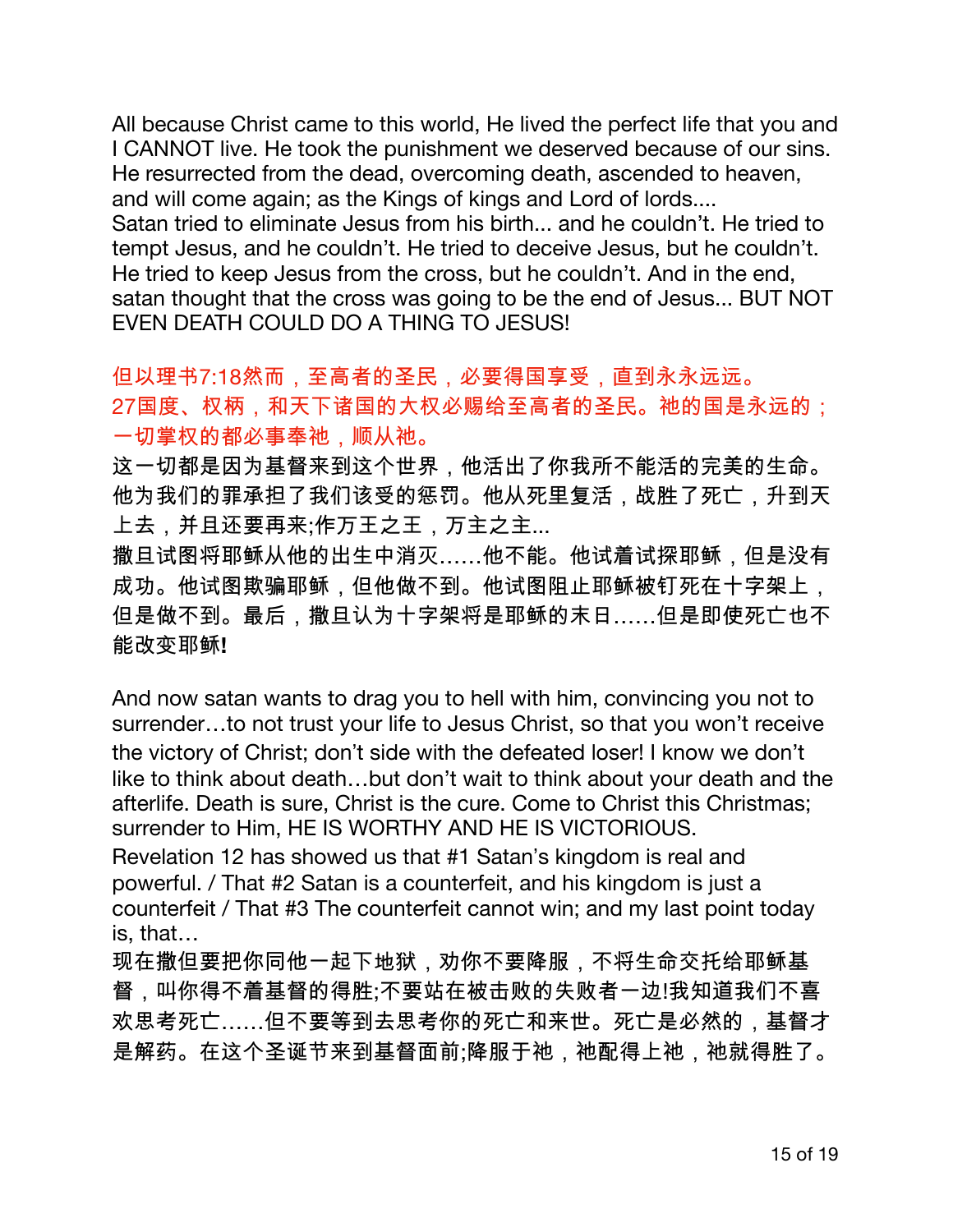启示录12告诉我们#1撒但的国是真实而强大的。/# 2撒旦是赝品,他的王国 也是伪造的/#3赝品赢不了;我今天最后要说的是......

# 4) We can't win without Christ

Chapter 12 reveals clearly, not only the means of our victory, but why are are able to find victory; John describes it in v.10:

Revelation 12:10 And I heard a loud voice in heaven, saying, "Now the salvation and the power and the kingdom of our God and the authority of his Christ have come, for the accuser of our brothers has been thrown down, who accuses them day and night before our God.

Ok Jesus defeated him, but how do WE defeat him? Next verse: 11 And they have conquered him by the blood of the Lamb and by the word of their testimony, for they loved not their lives even unto death.

# 4) 没有基督, 我们不能得胜

第12章清楚地揭示了,我们不仅取得胜利的手段,而且为什么都能够找到胜 利:约翰在第10节中描述:

启示录12:10我听见在天上有大声音说:"我 神的救恩、能力、国度,并他 基督的权柄,现在都来到了,因为那在我们 神面前昼夜控告我们弟兄的, 已经被摔下去了。

好吧,耶稣打败了他,但我们怎么打败他呢?下一节: 11 弟兄胜过它,是因羔羊的血和自己所见证的道。他们虽至于死,也不爱惜 性命。

The blood of the Lamb is not just how we overcome Satan—It's also why we're able to overcome Satan. His blood is the basis of victory. We overcome because of the blood of Jesus...the Lamb that was slain. Satans accusations of us were right...and we are guilty. But Jesus Christ, the perfect Son of God, did the unthinkable, the perfect one took the place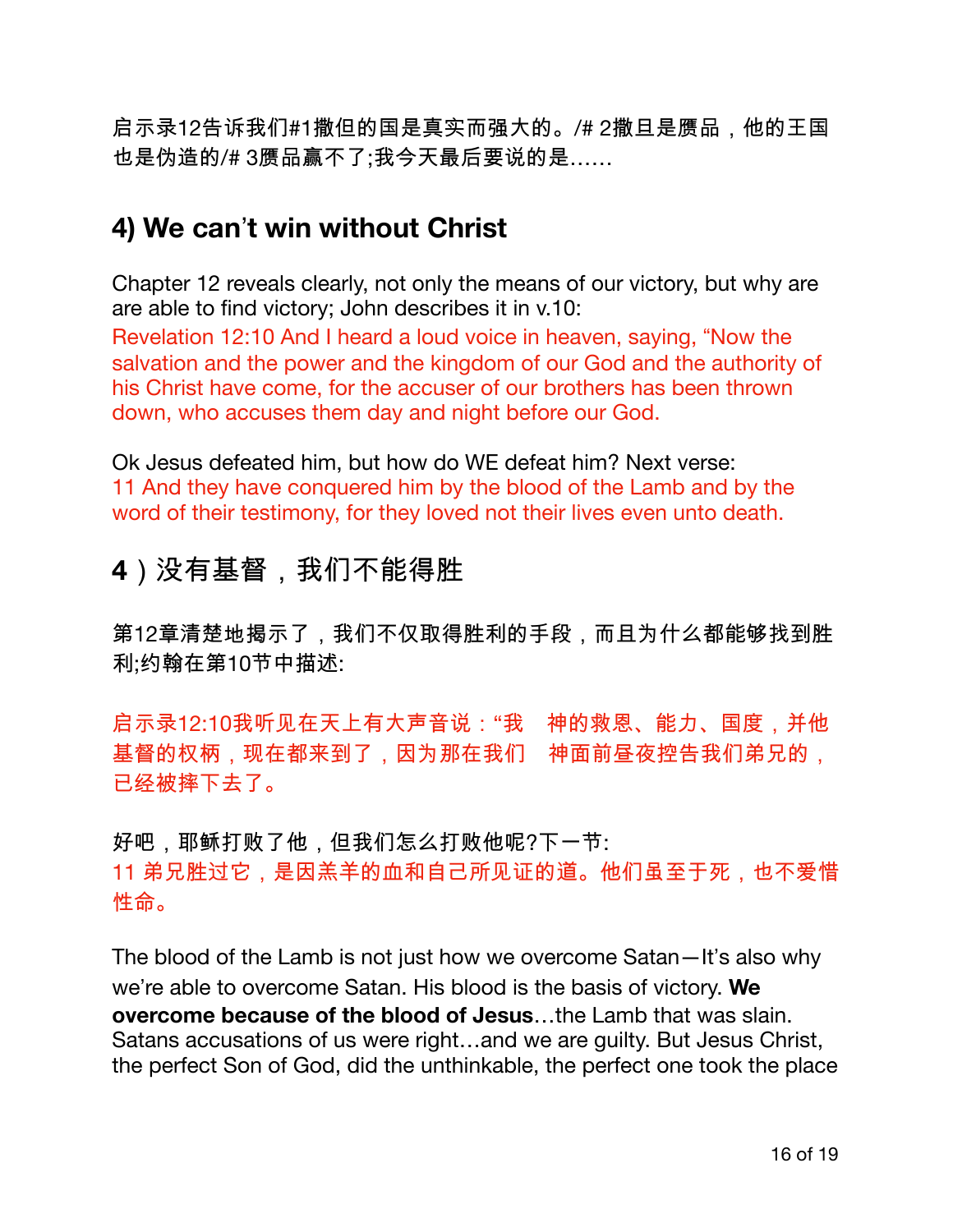of the guilty that we may be reconciled to God, have freedom, and life with Him forever; it's exactly what Colossians says:

Colossians 2:9 For in him the whole fullness of deity dwells bodily, 10 and you have been filled in him, who is the head of all rule and authority. 12 having been buried with him in baptism, in which you were also raised with him through faith in the powerful working of God, who raised him from the dead. 13 And you, who were dead in your trespasses and the uncircumcision of your flesh, God made alive together with him, having forgiven us all our trespasses,

HOW?

14 by canceling the record of debt that stood against us with its legal demands. This he set aside, nailing it to the cross. 15 He disarmed the rulers and authorities and put them to open shame, by triumphing over them in him.

羔羊的血不仅是我们战胜撒旦的方法,也是我们能够战胜撒旦的原因。他的 血是胜利的基础。我们得胜是因为耶稣的血...那被杀的羔羊。

撒旦对我们的指控是对的,我们有罪。但耶稣基督,神完美的儿子,做了不 可思议的事,完美的那位代替了罪人,使我们可以与神和好,有自由,并与 他永远同在;正如《歌罗西书》所说:

歌罗西书2:9因为 神本性一切的丰盛,都有形有体地居住在基督里面,10 你们在他里面也得了丰盛。他是各样执政掌权者的元首。

12 你们既受洗与他一同埋葬,也就在此与他一同复活,都因信那叫他从死里 复活 神的功用。13 你们从前在过犯和未受割礼的肉体中死了, 神赦免了 你们 (注:或作"我们") 一切过犯, 便叫你们与基督一同活过来;

怎么样?

14 又涂抹了在律例上所写攻击我们、有碍于我们的字据,把它撤去,钉在十 字架上。15 既将一切执政的、掌权的掳来,明显给众人看,就仗着十字架夸 胜。

The Act that caused our freedom from sin, and gave us the right to reign with Christ, is now also the Act that enables us to withstand all the accusations of satan.

All blessings come to us because of the cross. Because of the blood of Jesus. The gifts of the Spirit, The fellowship of the saints, The communion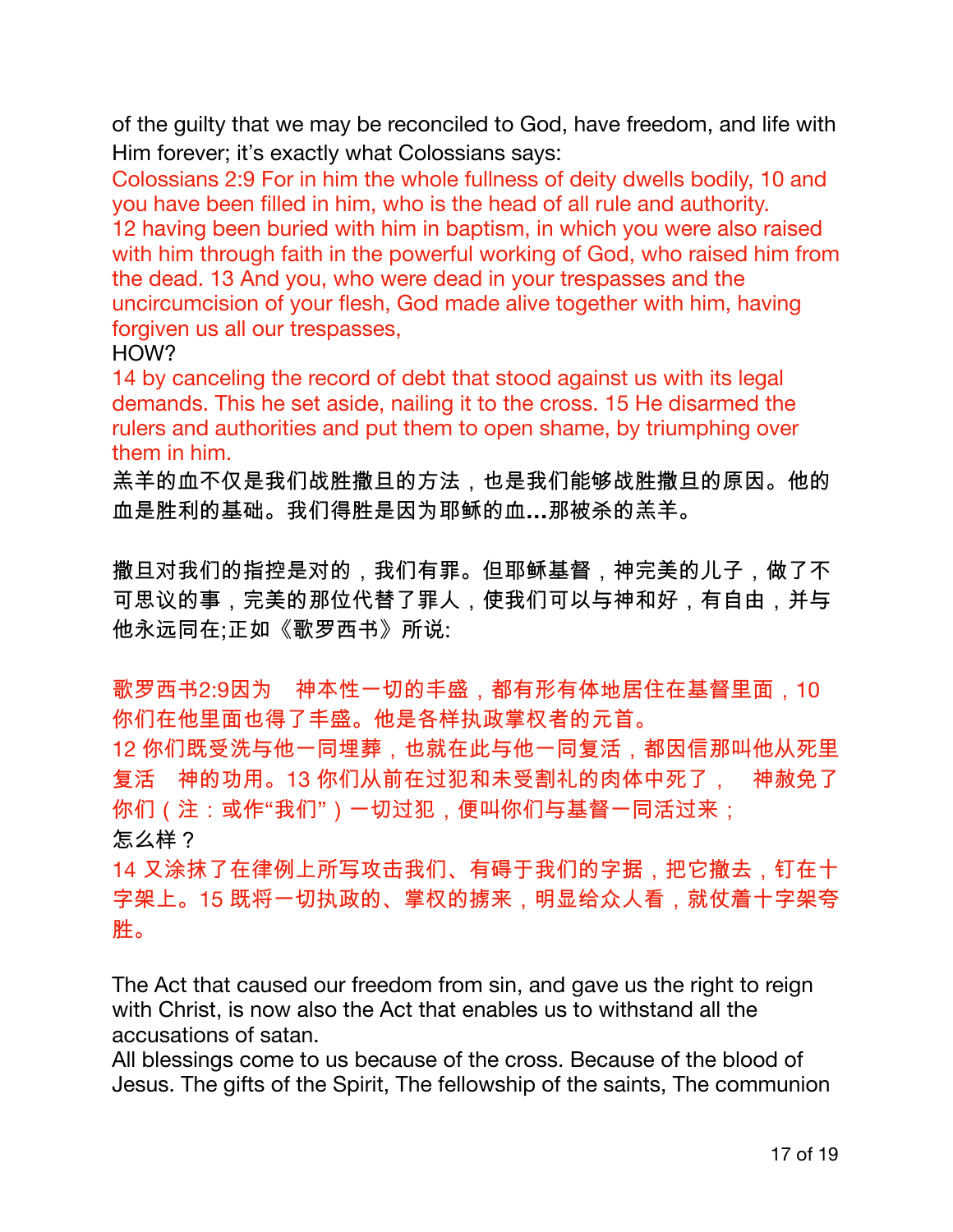of all of God's people finally gathered together in harmony and unity around the New Jerusalem...It's all ours! All secure because of the blood of the lamb shed for us, to the glory of God!

Yes, (as Luther said) it's true that when I look within me, there is no way I can see how I can be saved; but when I look at Christ, there is no way I can see how I would end up lost in Him. FOR HE HAS WON! -Martin Luther

There is power in the blood of JESUS! It reaches to the highest mountain, flows to the lowest valley, it will never lose its power!

这个使我们从罪中得自由,给了我们与基督一同作王的权利,现在也使我们 能够抵挡撒旦所有的指控。

所有的祝福都因著十字架而临到我们身上。因为耶稣的宝血。圣灵的恩赐, 圣徒的交通,神所有子民的交通,最终在新耶路撒冷周围和谐统一地聚集在 一起……这都是我们的!所有的人都安全了,因为羔羊为我们流了血,归于上 帝的荣耀!

是的,(正如路德所说)当我审视自己的内心时,我确实看不出如何才能得救; 但是当我看着基督的时候,我不知道我如何会在他里面迷失。因为他赢了!马 丅。路德

耶稣的宝血里有大能!它流到最高的山,流到最低的山谷,它永远不会失去它 的力量!

Listen church: If you were 100 times worse than you are, all of your sins put together would be NO MATCH FOR THE BLOOD OF JESUS!!! If you really knew your true condition, and knew what Jesus did for you, all of your focus would be consumed with Christ.

The serpent bit humanity, and we died. The serpent bit Jesus, and the serpent died; and now Christ offers you life....

And as far as suffering in this earth; what else can you expect? We live in satan's playground for now, but remember, in the words of the puritan:

"Jesus, our HEAD, is in Heaven. And if the head is above water, the body cannot drown." John Flavel